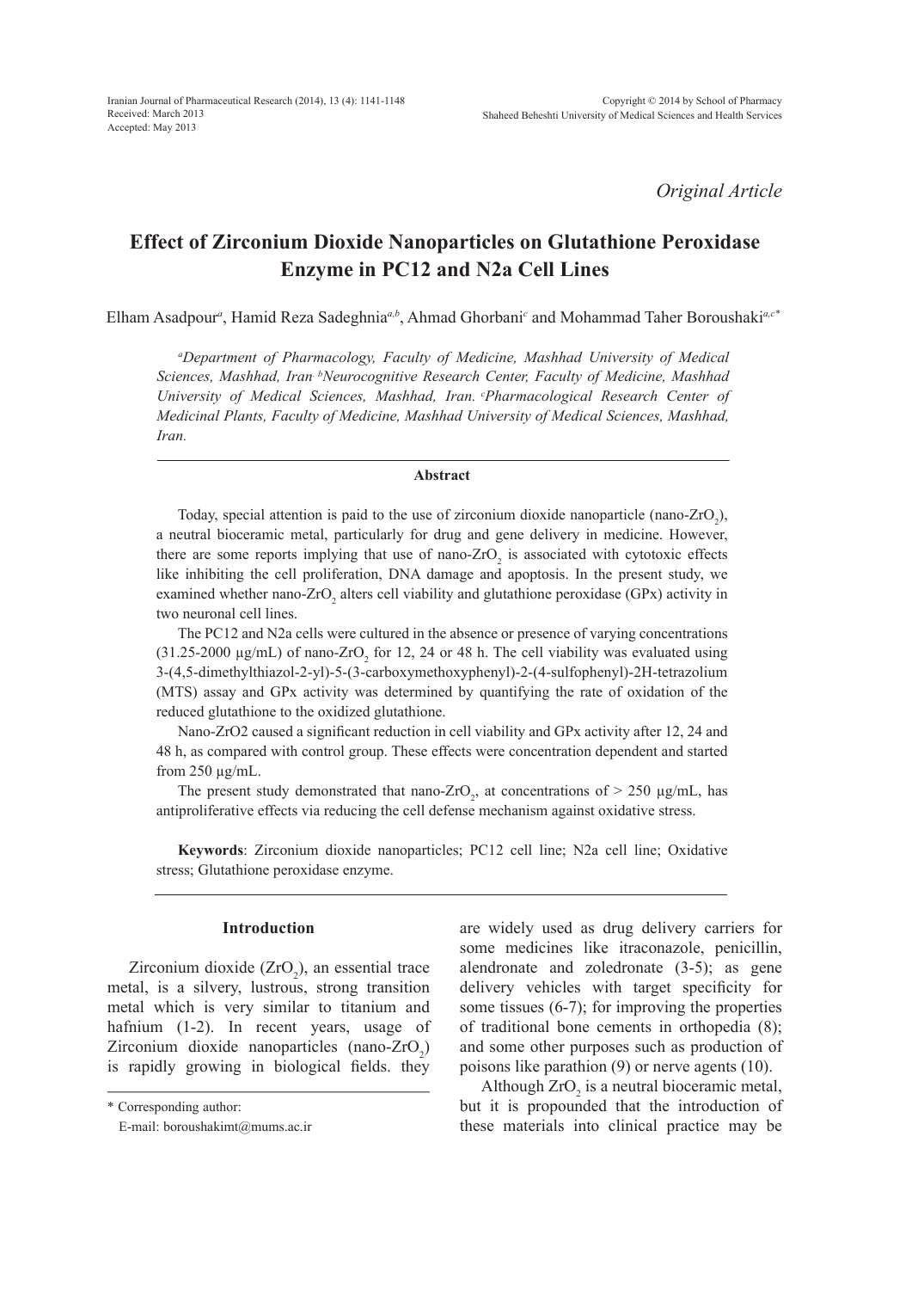associated with some short- and long-term risks in living systems. For example, a significant DNA damage in human T-cells (11), an induction of apoptosis in human mesenchymal stem cells (12), and inhibition of cell proliferation in human mesothelioma (MSTO-211H) and rodent fibroblast cell lines (13) are reported after exposure to zirconium.

Increased levels of reactive oxygen species (ROS) are involved in DNA damage and apoptosis because they damage cellular macromolecules including lipids, proteins and nucleic acids (14). Neurons are especially sensitive to the oxidative stress due to their high rate of oxidative metabolic activity and having relatively low amounts of endogenous antioxidants (15-16). As a result of high ATP demand of the brain,  $O_2$  is consumed rapidly and free radicals are a constant production in this tissue.

Tissue and cellular damage can be resulted from extensive ROS production in inflammatory disease (17). Superoxide  $(O_2)$  and its product hydrogen peroxide  $(H_2O_2)$  can even produce more reactive species like hydroxyl radical, hypochlorous acid and singlet oxygen which can damage the components of extracellular matrix (18-19). Moreover, localized effect of ROS will continue to the production of extra cytokine and more damage (20). Cell signaling episodes can be initiated in macrophages by  $H_2O_2$  which lead to the activation of transcriptional factor NF-κB (19, 21).

Studies have shown that, in turn, cell can defense itself with multiple antioxidant enzymes including superoxide dismutase (SOD), Glutathione Peroxidase (GPx) and catalase (CAT) (22-23). The GPx enzyme belongs to a family of selenoproteins whose function is to catalyze the reduction of various peroxides (24). GSH-Px acts as the second line of defense by converting peroxide into water and molecular form of oxygen. Especially, in mammalian cells it plays a critical role to protect them from oxidative stress (25-26).

An imbalance between the productions of free radicals and the cell ability for detoxifying these radicals is involved in molecular mechanism of neurotoxicity (27-28).

Since, the cytotoxic effects of nano- $ZrO<sub>2</sub>$ 

has not been investigated before, this study was designed to elucidate the effect of these nanoparticles on viability and GPx enzyme activity of N2a and PC12 cells.

#### **Experimental**

#### *Cell lines and reagents*

Commercial nano-ZrO<sub>2</sub> (<100 nm in average size) were purchased from Sigma-Aldrich (St Louis, MO). PC12 and N2a cell lines, derived from rat pheochromocytoma and mouse neuroblastoma, respectively, were purchased from Pasteur Institute (Tehran, Iran). High glucose (4.5 g/L) Dulbecco's Modified Eagles Medium (DMEM) and fetal calf serum were purchased from Gibco (Carlsbad, CA). 3-(4,5-dimethylthiazol-2-yl)-5- (3-carboxymethoxyphenyl)-2-(4-sulfophenyl)- 2H-tetrazolium (MTS) was obtained from Promega (Madison, WI, USA). Glutathione Peroxidase (GPx) Assay kit was purchased from Northwest Life Science Specialties, LLC (Vancouver, WA USA).

*Dispersion and characterization of the zirconia nanoparticles*

Nano- $ZrO<sub>2</sub>$  was suspended in media and dispersed by an ultrasonic bath for 60 min. Then the size of nanoparticles in suspension was characterized by Transmission Electron Microscopy (TEM, LEO 912AB, Germany), using one drop of sample on a carbocoated grid and high voltage (120K.V.) imagining TEM.

#### *Cell culture and nanoparticle treatment*

The cells were maintained in Dulbecco›s modified Eagle›s medium (DMEM) containing 10% fetal calf serum, penicillin 100 IU/mL, and streptomycin 100 µg/mL. They were grown and maintained in 75 cm<sup>2</sup> cell culture flasks at 37  $\rm{^{\circ}C}$  in a 5%  $\rm{CO}_{2}$  humidified incubator. The test suspension of nano- $ZrO<sub>2</sub>$  was prepared using the culture media and dispersed for 20 min by using a sonicator (Bandelin electronic, DT 510, Germany) to prevent aggregation. The cells were treated with various concentrations of nanoparticles according to the time schedule.

*Cell viability assay* The cell viability assay is based on the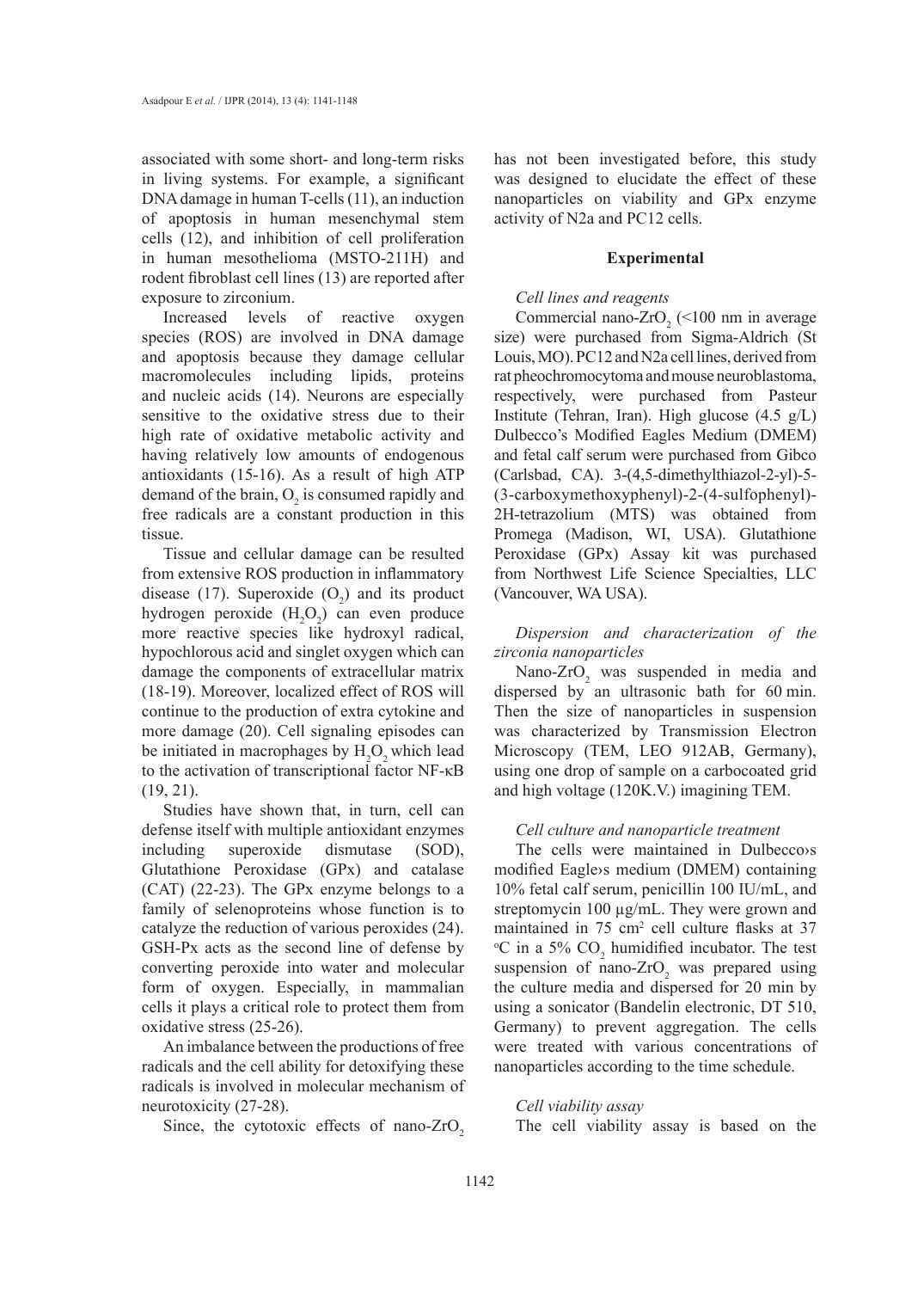reduction of novel tetrazolium compound (MTS) by mitochondrial dehydrogenase in metabolically active cells to the water-soluble formazan  $(29)$ . About  $10<sup>4</sup>$  cells were seeded in each well of a 96-microwell plate and treated with various concentrations  $(0-2000 \mu g/mL)$ of nanoparticle suspension for 12, 24 and 48 h. At the end of the treatment, the MTS reagent, which is composed of the novel tetrazolium compound and an electron coupling reagent phenazine ethosulfate, was added to the cell media. After 3 h, cell viability was determined by measuring the optical absorbance at 490 nm using an ELISA microplate reader (Awareness, Palm City, FL, USA). The cytotoxicity of nano- $ZrO<sub>2</sub>$  was calculated using Graph Pad Software (Graph Pad prism 5 software) and presented as  $mean \pm SEM$  of three independent experiments with three replicates for each concentration.

## *Determination of glutathione peroxidase activity*

Glutathione peroxidase activity was determined using a sensitive kit produced based on the method of Paglia and Valentine (30). In this method, glutathione (GSH) is oxidized to form oxidized glutathione (GSSG) which is then reduced by glutathione reductase (GR) and b-nicotinamide adenine dinucleotide phosphate (NADPH) forming NADP+ (resulting in decreased absorbance at 340 nm) and recycling the GSH. Because GPx is limiting, the decrease in the absorbance is directly proportional to the GPx concentration.

Cells were seeded in 6-well tissue culture plates with  $10^6$  cells per mL media. After allowing the cells to be seeded for 24 h, nanoparticle suspension with different concentration (2000, 1000, 250, 62.5, 31.25 µg/ mL) were added to each well for 12, 24 and 48 h. Then, Cells were washed with PBS, scraped and homogenized in 20 mM PBS containing 0.5 mM butylated hydroxyltoluene to prevent sample further oxidation. The homogenate was centrifuged at 3,000 g for 20 min at 4°C, and the supernatant was used for this assay according to the manufacturer's instructions. The amount of protein in cell extract was determined by the Bradford method. Fluorescence was recorded in a FLUO-star galaxy fluorescence plate reader

(Perkin Elmer 2030, Multi label reader, Finland) at 340 nm wavelength. All experiments were carried out in triplicate. The enzyme activity was expressed as U/mg Protein.

#### *Statistical analysis*

The results are presented as the mean  $\pm$  SEM. The values were compared using the one-way analysis of variance (ANOVA) followed by Tukey's post tests for multiple comparisons. The p<0.05 was considered to be statistically significant.

#### **Results**

## *Characterization of nano-ZrO*<sub>2</sub>

The size of the nano- $ZrO_2$  was found to be less than 100 nm as shown in the images of Transmission Electron Microscopy (Figure 1).

## *Effect of nano-ZrO2 on cell viability*

The effect of nano- $ZrO_2$  on viability of N2a cells are shown in Figure 2. After 12 h incubation, cell viability was significantly decreased at concentrations of  $\geq 15.6$  µg/mL. As compared with untreated cells  $(100 \pm 9.3)$ %), the nano- $ZrO_2$  at 2000  $\mu$ g/mL decreased the cell viability to  $32.76 \pm 2.8$  ( $P < 0.001$ ), which was lowest viability amount among all the concentrations. Similarly, exposure of the N2a cells to the nanoparticles for 24 and 48 h showed a concentration-dependent decrease in cell viability. Again the cytotoxic effect was observed at concentrations more than 15.6 µg/ mL (*P* < 0.05 and P<0.001) after 24 and 48 h exposure, respectively. No significant difference in cell viability was found between the three incubation times.

Figure 3 shows the effect of nano- $ZrO_2$  on viability of PC12 cells. After 12 h, the level of viability in the cells exposed to 31.25, 62.5, 125, 250, 500, 1000 and 2000 μg/mL of nano-ZrO<sub>2</sub> was  $80.90 \pm 5.1$ ,  $69.66 \pm 7.2$ ,  $66.23 \pm 7.0$ ,  $69.29$  $\pm$  7.1, 51.75  $\pm$  6.9, 48.45  $\pm$  7.9, and 46.46  $\pm$  3.5 %, respectively, which at concentrations more than 31.25  $\mu$ g/mL was significantly (*P* < 0.05) lower than that of untreated cells  $(100 \pm 5.2 \%)$ . Approximately, the same level of viability was observed when incubation time extended to 24 h. However, 48 h incubation with nano-ZrO<sub>2</sub>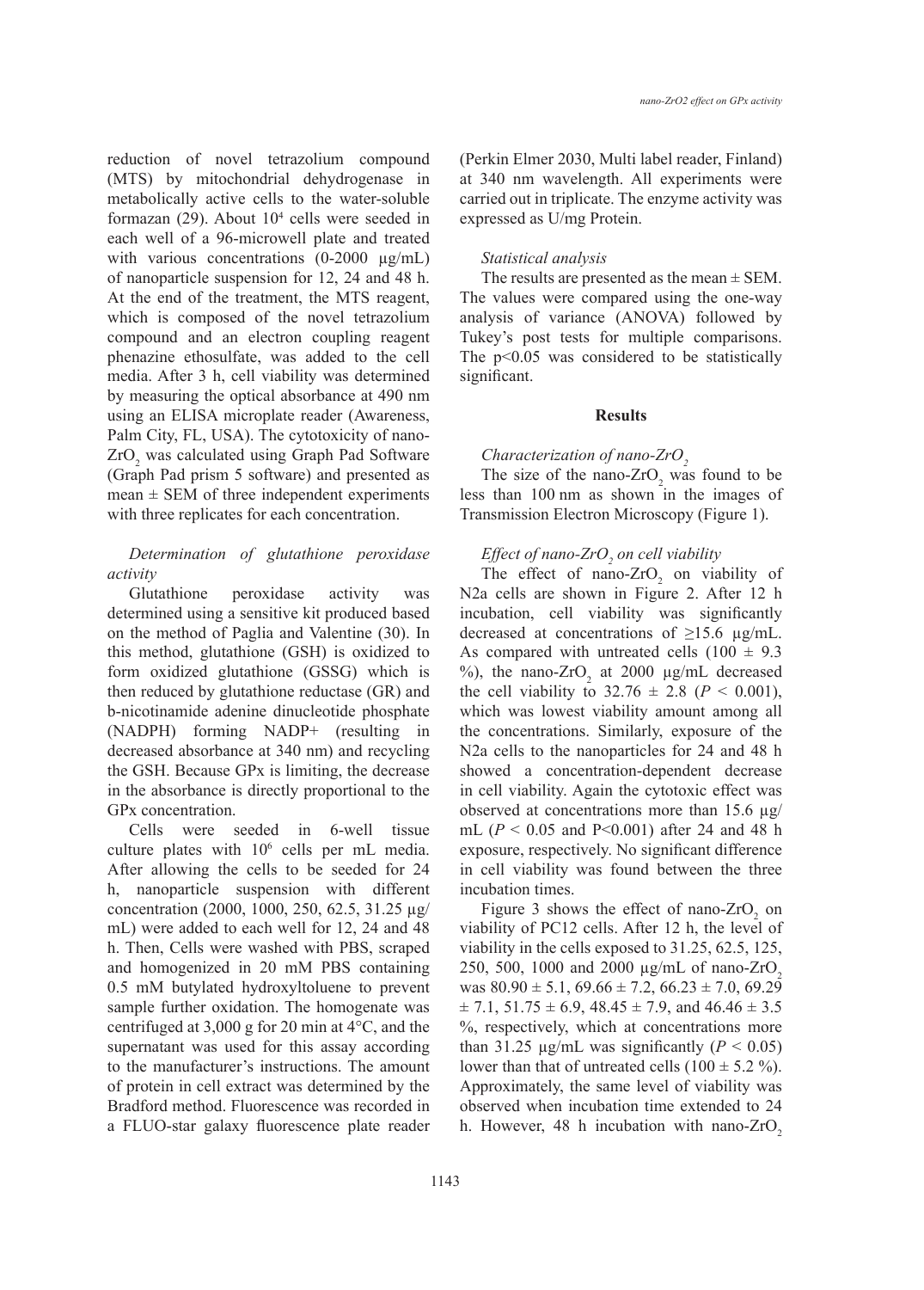

**Figure 1.** Transmission Electron Microscopy (TEM) micrograph of nanoscale zirconium dioxide suspended in media and dispersed by an ultrasonic bath.



**Figure 2.** Effects of nano-ZrO2 on N2a cell viability. Cells were treated with increasing concentrations of zirconia for 12, 24 and 48 h. The cell viability (quantified by MTS assay) is shown and discussed as percentage of control group (zirconia 0 µg/mL). Mean and SEM of three independent experiments are shown. One way ANOVA analysis shows significant difference between the data which were investigated in each time. \*\*\*p<0.001 versus all concentration more than 15.6 µg/mL in all 3 exposure time and \*P<0.05 versus control group.



**Figure 3.** Effects of nano-ZrO2 on PC12 cell viability. Cells were treated with increasing concentrations of zirconia for 12, 24 and 48 h. The cell viability (quantified by MTS assay) is shown and discussed as percentage of control group (zirconia 0 µg/mL). Mean and SEM of three independent experiments are shown. One way ANOVA analysis shows significant difference between the data which were investigated in each time. \*\*\*p<0.001 versus all concentration more than 31.25 µg/mL in all 3 exposure time and \*P<0.05 versus control group.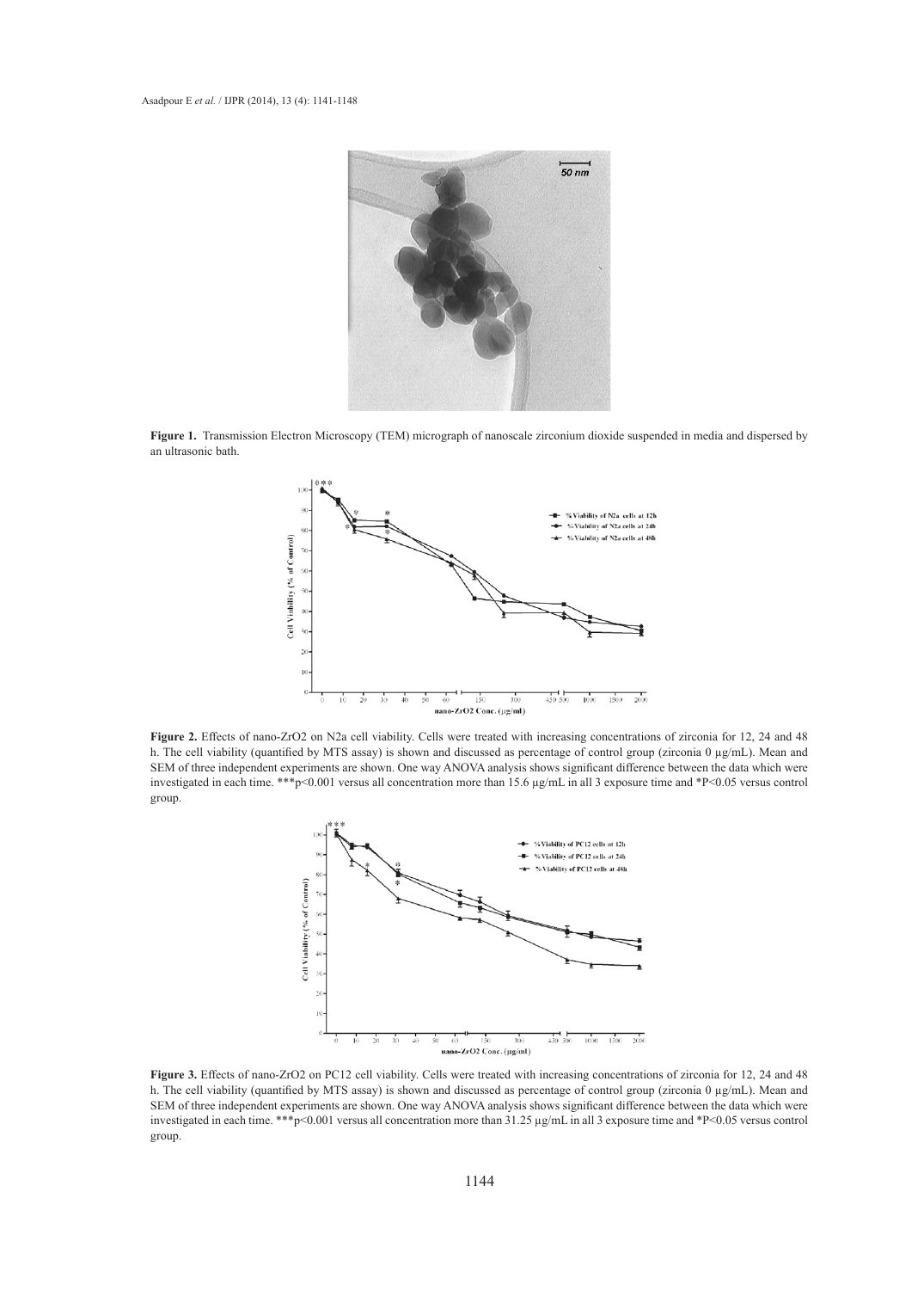

**Figure 4.** Effects of nano-ZrO2 on glutathione peroxidase activity (GPx), in A: N2a cell line, B: PCl2 cell line. Cells were treated with different concentrations of zirconia for 12 hours. The GPx concentration is normalized to the protein concentration and the activity of enzyme was expressed as unit/mg protein. One way ANOVA analysis show significant difference between the data which were investigated \*p<0.05 \*\*p<0.01 and \*\*\*p<0.001, as compared with control group.

leads to more reduction of cell surviving, so that, its cytotoxicity was started at concentrations of  $≥15.6$  μg/mL (*P* < 0.05).

## *Effect of nano-ZrO2 on glutathione peroxidase activity*

The influence of nano-ZrO<sub>2</sub> on GP<sub>x</sub> enzyme is determined with decreasing its activity comparing to the untreated group which this reduction is started from 250  $\mu$ g/mL (p < 0.001) after 12 h exposure of N2a cell line (Figure 4A) and it is distributed to lower concentration via rising the duration of exposure time up to 24 h and 48 h which are 62.5  $\mu$ g/mL and 31.25  $\mu$ g/ mL ( $p < 0.05$ ) (Figure 5A and 6A), respectively.

For PC12 cell line, there is almost the same condition. In this case the level of enzyme activity is decreasing from concentration 250 µg/mL (p < 0.01) after 12 h and 24 h exposure (Figure 4B and 5B) and from concentration 31.25 µg/mL (p  $<$  0.05) after 48 h incubation with nano-ZrO<sub>2</sub> (Figure 6B).

## **Discussion**

Considering the increased usage of zirconia



**Figure 5.** Effects of nano-ZrO2 on glutathione peroxidase activity (GPx), in A: N2a cell line, B: PCl2 cell line. Cells were treated with different concentrations of zirconia for 24 hours. The GPx concentration is normalized to the protein concentration and the activity of enzyme was expressed as unit/mg protein. One way ANOVA analysis show significant difference between the data which were investigated \*p<0.05 \*\*p<0.01 and \*\*\*p<0.001, as compared with control group.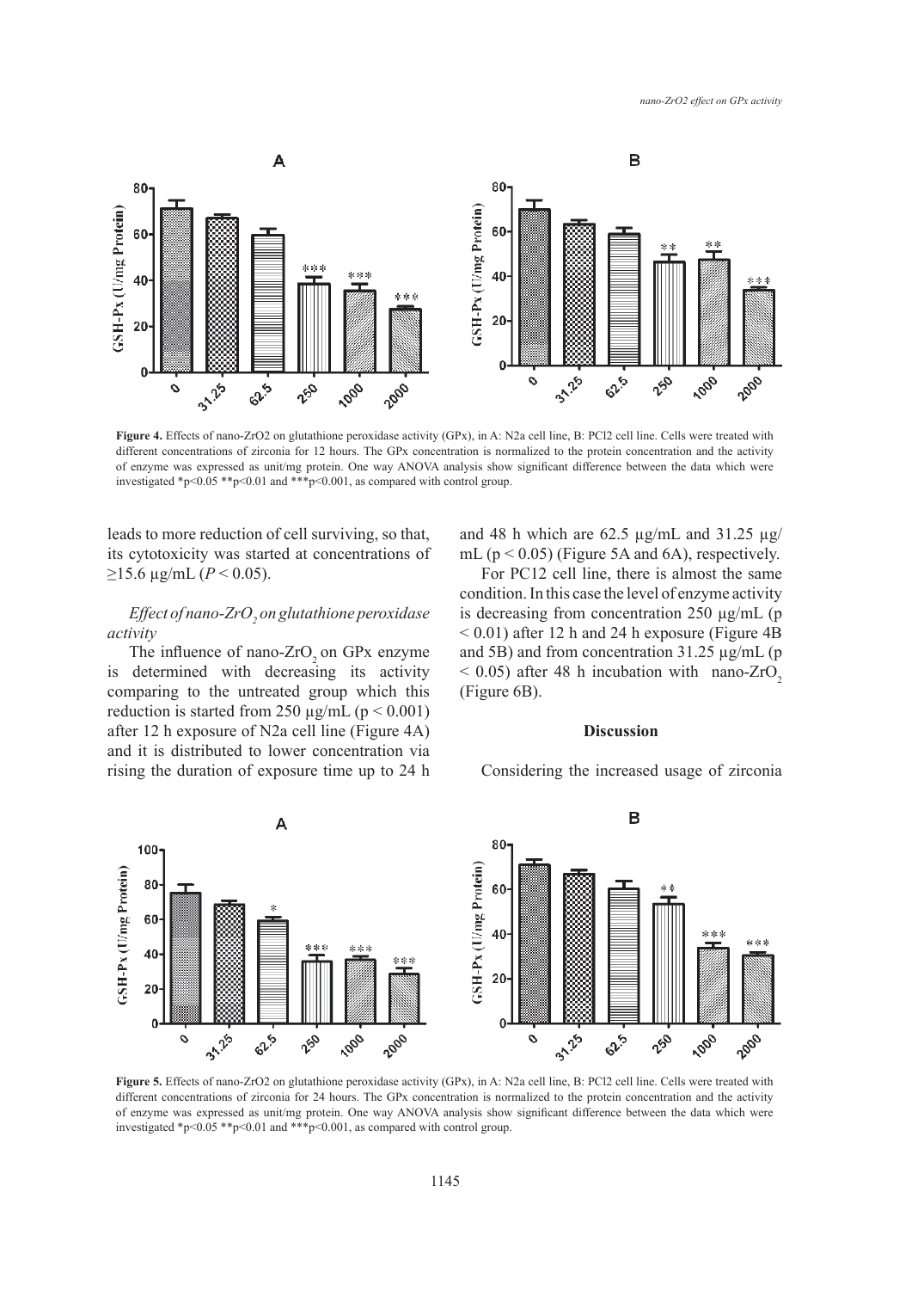

**Figure 6.** Effects of nano-ZrO2 on glutathione peroxidase activity (GPx), in A: N2a cell line, B: PC12 cell line. Cells were treated with different concentrations of zirconia for 48 hours. The GPx concentration is normalized to the protein concentration and the activity of enzyme was expressed as unit/mg protein. One way ANOVA analysis show significant difference between the data which were investigated \*p<0.05 \*\*p<0.01 and \*\*\*p<0.001, as compared with control group.

nanoparticles in many aspects of biological field, more attention should be considered to their safety or toxicity. The particles can enter the body via inhalation, skin penetration, ingestion or via metallic implant corrosion (31- 33). It has been well documented that zirconium dioxide can induce cell cytotoxicity by its own. For instance, Caicedo and his colleagues show that zirconium ion at concentrations more than 5 mM can induce apoptosis in T-Helper Jurkat Cells (11). Moreover, another study showed that zirconia with a particle size around  $0.6 \mu m$ induces apoptosis through increase of TNF- $\alpha$ release in J744 macrophage cells (34-35).

In this work for the first time we showed that nano-ZrO<sub>2</sub> particles have antiproliferative effect on N2a and PC12 cell cells. These neuronal cell lines have extensively used in researches to test possible neurotoxic or neuroprotective effects of compounds (36-38). Assessment of nano-ZrO<sub>2</sub> cytotoxicity through the MTS assay revealed a dose dependent toxic effect on the neuronal cell viability in a concentration range of 31 to 2000 µg/mL. On the other hand, this effect was not changed while incubation time increased, which suggests that the peak of nano- $ZrO_2$  cytotoxicity occurs during first 12 h exposure.

The correlation between oxidative stress

and decrease of cell viability has been well documented (39-40). The unwanted effects of oxidative stress is resulted from increasing the lipid peroxidation, DNA damage and apoptosis induction (41). The mitochondrial thiol proteins, in particular GPx, have a critical role in protecting the cell against redox signaling and cell death programming (42). Here we showed that nano-ZrO2 decrease GPx activity and therefore oxidative stress may be, in part, involved in the cytotoxicity effect of this nanoparticle. Our finding is in accordance with what olmedo and his colleagues revealed in 2011 about the effect of zirconia on oxidant–antioxidant balance in tissues (43). Also it was previously reported that submicron Zirconia increases the release of superoxide (O2- ) and nitric oxide by Human THP-1 Macrophages (19). Taken together, direct interaction of nano-ZrO<sub>2</sub> with cell membrane and/or accumulation of free radicals such as HO2*•*, O2*•*, HO*•* and carbon-centered radicals as a result of GPx activity decrease, can initiate oxidative damage and induce cell apoptosis (40, 44-46).

In conclusion, our study showed that nano- $ZrO<sub>2</sub>$  at concentrations more than 250  $\mu$ g/mL has neurotoxic effects through increasing the oxidative stress and this should be considered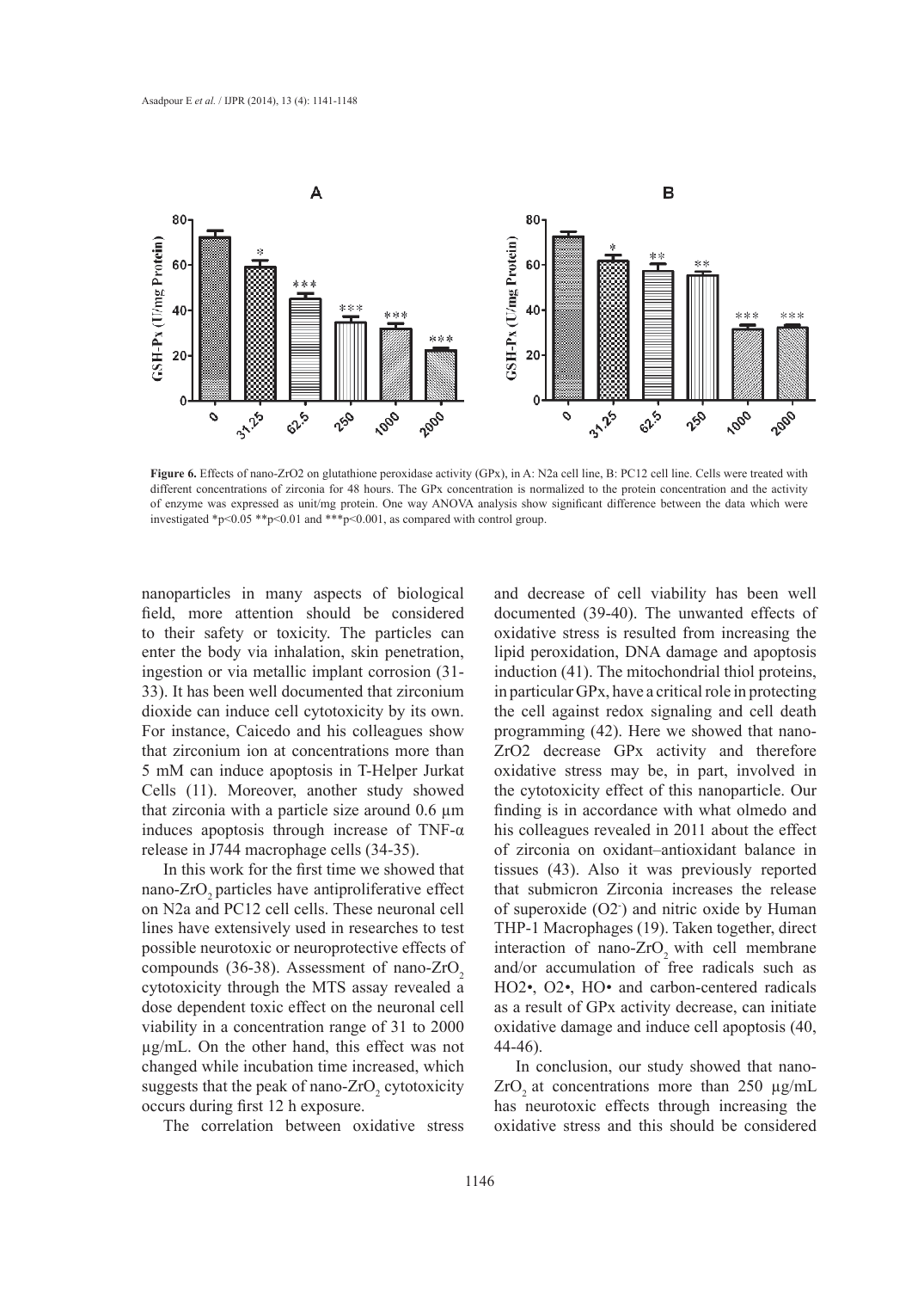for therapeutic use.

#### **Acknowledgment**

This project was originated from Ph.D. thesis project of Elham Asadpour with code No. 900261 and financially supported by Vice president for Research, Mashhad University of Medical Sciences, Mashhad, Iran.

#### **References**

- Greenwood NN. *Chemistry of the Elements*, (1) Butterworth-Heinemann, Oxford. (1997) 954-975.
- (2) Schroeder HA and Balassa JJ. Abnormal trace metals in man: zirconium*. J. Chronic Dis*. (1966) 19: 573-586.
- Catauro M, Raucci M and Ausanio G. Sol-gel (3) processing of drug delivery zirconia/polycaprolactone hybrid materials. *J. Mater. Sci. Mater. Med.* (2008) 19: 531-540.
- Colilla M, Manzano M, Izquierdo-Barba I, Vallet-(4) Regi M, Boissiere C and Sanchez C. Advanced drug delivery vectors with tailored surface properties made of mesoporous binary oxides submicronic spheres. *Chem. Materials* (2009) 22: 1821-1830.
- (5) Nakarani M, Nakarani M, Misra AK, Patel JK and Vaghani SS. Itraconazole nanosuspension for oral delivery: Formulation, characterization and *in-vitro* comparison with marketed formulation*. Daru* (2010) 18: 84-90.
- Tan K, Cheang P, Ho IA, Lam PY and Hui KM. (6) Nanosized bioceramic particles could function as efficient gene delivery vehicles with target specificity for the spleen. *Gene Ther.* (2007) 14: 828-835.
- (7) Link N, Brunner TJ, Dreesen IA, Stark WJ and Fussenegger M. Inorganic nanoparticles for transfection of mammalian cells and removal of viruses from aqueous solutions. *Biotechnol. Bioeng*. (2007) 98: 1083-1093.
- Gillani R, Ercan B, Qiao A and Webster TJ. (8) Nanofunctionalized zirconia and barium sulfate particles as bone cement additives*. Int. J. Nanomed*. (2010) 5: 1-11.
- Parham H and Rahbar N. Square wave voltammetric (9) determination of methyl parathion using ZrO2 nanoparticles modified carbon paste electrode. *J. Hazard Mater.* (2010) 177: 1077-1084.
- $(10)$  Liu G and Lin Y. Electrochemical sensor for organophosphate pesticides and nerve agents using zirconia nanoparticles as selective sorbents. *Anal. Chem.* (2005) 77: 5894-5901.
- (11) Caicedo M, Jacobs JJ, Reddy A and Hallab NJ. Analysis of metal ion-induced DNA damage, apoptosis, and necrosis in human (Jurkat) T-cells demonstrates Ni2+ and V3+ are more toxic than other metals: Al3+, Be2+, Co2+, Cr3+, Cu2+, Fe3+, Mo5+, Nb5+, Zr2+*. J. Biomed. Mater. Res. A* (2008) 86: 905-913.
- Wang ML, Tuli R, Manner PA, Sharkey PF, Hall DJ and (12) Tuan RS. Direct and indirect induction of apoptosis in human mesenchymal stem cells in response to titanium particles*. J. Orthop. Res.* (2003) 21: 697-707.
- (13) Brunner TJ, Wick P, Manser P, Spohn P, Grass RN, Limbach LK, Bruinink A and Stark WJ. *In-vitro* cytotoxicity of oxide nanoparticles: comparison to asbestos, silica, and the effect of particle solubility*. Environ. Sci. Technol.* (2006) 40: 4374-4381.
- (14) Sadeghnia HR, Assadpour E, Boroushaki MT and Ghorbani A. Protective effect of safranal, a constituent of crocus sativus, on quinolinic acid-induced oxidative damage in rat hippocampus. *Iran. J. Basic. Med. Sci*. (2013) 16: 73-82.
- (15) Doyle KP and SR Stenzel-Poore MP. Mechanisms of ischemic brain damage. *Neuropharmacol.* (2008) 55: 310-318.
- Maier CM and Chan PH. Role of superoxide dismutases (16) in oxidative damage and neurodegenerative disorders. *Neuroscientist* (2002) 8: 323-334.
- (17) Greenwald RA. Oxygen radicals, inflammation, and arthritis: pathophysiological considerations and implications for treatment*. Semin. Arthritis Rheum.* (1991) 20: 219-240.
- Daumer KM, AU Khan and Steinbeck MJ. (18) Chlorination of pyridinium compounds. Possible role of hypochlorite, N-chloramines, and chlorine in the oxidation of pyridinoline cross-links of articular cartilage collagen type II during acute inflammation*. J. Biol. Chem.* (2000) 275: 34681-34692.
- Wang ML, Hauschka PV, Tuan RS and Steinbeck MJ. (19) Exposure to particles stimulates superoxide production by human THP-1 macrophages and avian HD-11EM osteoclasts activated by tumor necrosis factor-alpha and PMA*. J. Arthroplasty* (2002) 17: 335-346.
- (20) Tucci M, Baker R, Benghuzzi H and Hughes J. Levels of hydrogen peroxide in tissues adjacent to failing implantable devices may play an active role in cytokine production*. Biomed. Sci. Instrum.* (2000) 36: 215-220.
- (21) Kang JL, Go YH, Hur KC and Castranova V. Silicainduced nuclear factor-kappaB activation: involvement of reactive oxygen species and protein tyrosine kinase activation. *J. Toxicol. Environ. Health A* (2000) 60: 27- 46.
- Wang J, Sun P, Bao Y, Dou B, Song D and Li Y. (22) Vitamin E renders protection to PC12 cells against oxidative damage and apoptosis induced by singlewalled carbon nanotubes. *Toxicol. In-vitro* (2012) 26: 32-41.
- $(23)$  Halliwell B. Role of Free Radicals in the Neurodegenerative Diseases*. Drugs Aging* (2001) 18: 685-716.
- Bhabak KP and Mugesh G. Functional mimics (24) of glutathione peroxidase: bioinspired synthetic antioxidants*. Acc. Chem. Res.* (2010) 43: 1408-1419.
- (25) Contestabile A. Oxidative stress in neurodegeneration: mechanisms and therapeutic perspectives. *Curr. Top. Med. Chem.* (2001) 1: 553-568.
- Wang J, Sun P, Bao Y and Dou B. Vitamin E renders (26)